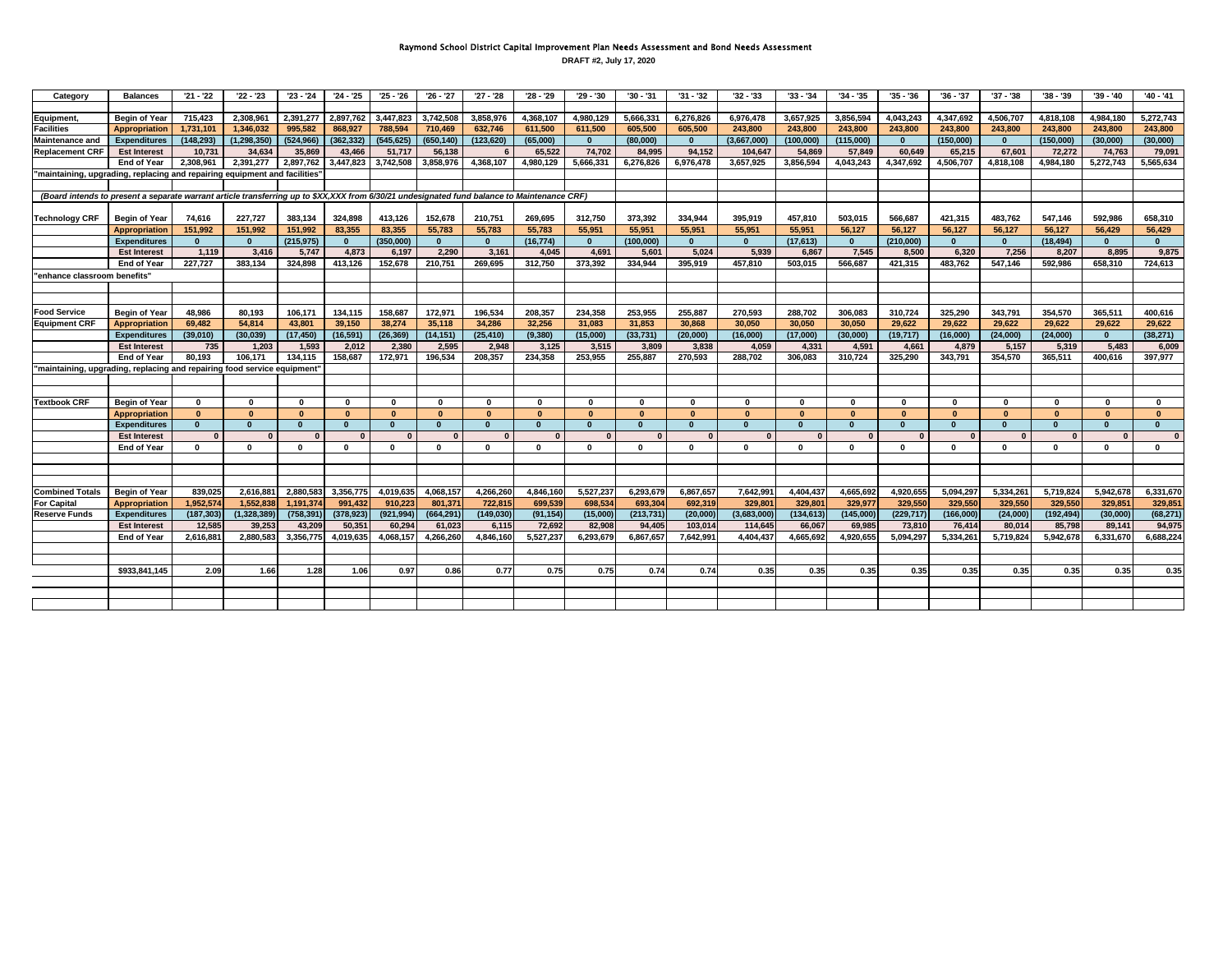## Raymond School District Capital Improvement Plan Needs Assessment and Bond Needs Assessment (Expenditures)

**DRAFT #2, July 17, 2020**

**\* = Priority according the CIP Committee Sheet**

| <b>Maintenance Needs Assessment</b>                         |                       | '19 - '20 | $'21 - '22$ | $22 - 23$ | $'23 - '24$ |     | $'24 - '25$             |            | $'25 - '26$    | '26 - '27 |      | $'27 - '28$ | $*$ 28 - 29 |     | $'29 - '30$  | '30 - '31   |     | '31 - '32    | $'32 - '33$ | $33 - 34$ |               | $'34 - '35$ | $'35 - '36$ | $'36 - '37$ | '37 - '38   | '38 - '39     | '39 - '40 | $140 - 41$  |  |
|-------------------------------------------------------------|-----------------------|-----------|-------------|-----------|-------------|-----|-------------------------|------------|----------------|-----------|------|-------------|-------------|-----|--------------|-------------|-----|--------------|-------------|-----------|---------------|-------------|-------------|-------------|-------------|---------------|-----------|-------------|--|
| Air Conditioning / Energy Recovery Unit Systems             | <b>RHS</b>            | 53,700    |             |           |             |     |                         |            | 60,000<br>(4)  | 23,000    | (3)  |             |             |     |              |             |     |              |             |           |               |             |             |             |             |               | 30,000    | 30,000      |  |
|                                                             | <b>IHGMS</b>          |           |             |           |             |     |                         |            |                | 120,000   | (3)  |             |             |     |              |             |     |              |             |           |               |             |             |             |             |               |           |             |  |
|                                                             | LRES                  |           |             |           |             |     |                         |            |                |           |      |             |             |     |              |             |     |              |             |           |               |             |             |             |             |               |           |             |  |
|                                                             | RHS                   |           | 103,000     |           |             |     |                         |            | 60,000         |           |      | 45,000      |             |     |              |             |     |              |             |           |               |             |             |             |             |               |           |             |  |
| Security / Safety Upgrades                                  |                       | 20,000    |             |           |             |     |                         |            |                |           |      |             |             |     |              |             |     |              |             |           |               |             |             |             |             |               |           |             |  |
|                                                             | <b>IHGMS</b>          |           |             |           |             |     | 45,000                  |            | 60,000         |           |      |             | 65,000      |     |              | 80,000      | (4) |              |             |           |               |             |             |             |             |               |           |             |  |
|                                                             | LRES                  |           |             |           |             |     | 50,000                  |            | 60,000         |           |      | 30,000      |             |     |              |             |     |              |             |           |               |             |             |             |             |               |           |             |  |
| Bathroom Upgrades                                           | <b>RHS</b>            |           | 22,050      |           |             |     |                         |            |                |           |      |             |             |     |              |             |     |              |             |           |               |             |             |             |             |               |           |             |  |
|                                                             | <b>IHGMS</b>          |           |             | 67,803    |             |     |                         |            |                |           |      |             |             |     |              |             |     |              |             |           |               |             |             |             |             |               |           |             |  |
|                                                             | LRES<br><b>RHS</b>    | 78,800    | $\sim$      |           |             |     |                         |            |                | 110,000   | - (3 |             |             |     |              |             |     |              |             |           |               |             |             |             |             |               |           |             |  |
| <b>Replacing Septic</b>                                     | <b>IHGMS</b>          |           |             |           |             |     |                         |            |                |           |      |             |             |     |              |             |     |              |             |           |               | 115,000     |             |             |             |               |           |             |  |
|                                                             | LRES                  |           |             |           | 85,000      |     |                         |            |                |           |      |             |             |     |              |             |     |              |             |           |               |             |             |             |             |               |           |             |  |
|                                                             | <b>RHS</b>            |           |             |           |             |     | 35,177                  | $\sqrt{2}$ |                |           |      |             |             |     |              |             |     |              |             |           |               |             |             |             |             |               |           |             |  |
| <b>Flooring Upgrades</b>                                    | <b>IHGMS</b>          |           |             |           |             |     |                         |            |                |           |      |             |             |     |              |             |     |              |             |           |               |             |             |             |             |               |           |             |  |
|                                                             |                       |           |             | 31,907    | 33,502      |     |                         |            |                |           |      |             |             |     |              |             |     |              |             |           |               |             |             |             |             |               |           |             |  |
|                                                             | LRES                  |           |             |           |             |     |                         |            |                |           |      |             |             |     |              |             |     |              |             |           |               |             |             |             |             |               |           |             |  |
| Gymnasium Floors                                            | RHS                   |           |             |           | 19,100      |     |                         |            |                |           |      |             |             |     |              |             |     |              |             |           |               |             |             |             |             |               |           |             |  |
|                                                             | <b>IHGMS</b>          |           |             |           |             |     | 13,230                  | (2)        |                |           |      |             |             |     |              |             |     |              |             |           |               |             |             |             |             |               |           |             |  |
| <b>Gymnasium Bleacher Renovations</b>                       | <b>RHS</b>            | 25,880    |             |           |             |     |                         |            |                |           |      |             |             |     |              |             |     |              |             |           |               |             |             |             |             |               |           |             |  |
|                                                             | <b>IHGMS</b>          | 21,985    |             |           |             |     |                         |            |                |           |      |             |             |     |              |             |     |              |             |           |               |             |             |             |             |               |           |             |  |
| Parking and Driveways                                       | <b>RHS</b>            |           |             |           |             |     |                         |            |                |           |      |             |             |     |              |             |     |              |             |           |               |             |             |             |             |               |           |             |  |
|                                                             | <b>IHGMS</b>          |           |             |           |             |     |                         |            | 175,000        |           |      |             |             |     |              |             |     |              |             |           |               |             |             |             |             |               |           |             |  |
| Upgrade Lockers & Floors in Locker Rooms                    | <b>RHS</b>            |           |             |           |             |     |                         |            |                |           |      | 48,620      |             |     |              |             |     |              |             |           |               |             |             |             |             |               |           |             |  |
| Chain Link Fences                                           | <b>IHGMS</b>          |           |             | 45,202    | 24,309      |     |                         |            |                |           |      |             |             |     |              |             |     |              |             |           |               |             |             |             |             |               |           |             |  |
|                                                             | <b>LRES</b>           |           |             |           |             |     |                         |            |                |           |      |             |             |     |              |             |     |              |             |           |               |             |             |             |             |               |           |             |  |
| Roofing (RHS Roof is warranted until 2044)                  | RHS                   |           |             |           |             |     |                         |            |                |           |      |             |             |     |              |             |     |              |             |           |               |             |             |             |             |               |           |             |  |
| (IHGMS Roof is warranted until 2026)                        | <b>IHGMS</b>          |           |             |           |             |     |                         |            |                | 397,140   |      |             |             |     |              |             |     |              |             |           |               |             |             |             |             |               |           |             |  |
| District Truck                                              | <b>DW</b>             |           |             |           | 85,085      | (2) |                         |            |                |           |      |             |             |     |              |             |     |              |             |           | 100,000       |             |             |             |             |               |           |             |  |
| Connect RHS with Town Water Line                            | $R$ HS                |           |             |           |             |     |                         |            |                |           |      |             |             |     |              |             |     |              |             |           |               |             |             |             |             |               |           |             |  |
| Updated controls needed for the water line                  | <b>RHS</b>            |           | 23,243      |           |             |     |                         |            |                |           |      |             |             |     |              |             |     |              |             |           |               |             |             |             |             |               |           |             |  |
| Athletic Field                                              | <b>RHS</b>            |           |             |           |             |     | 77,175                  |            |                |           |      |             |             |     |              |             |     |              |             |           |               |             |             |             |             |               |           |             |  |
|                                                             |                       |           |             |           |             |     |                         |            |                |           |      |             |             |     |              |             |     |              |             |           |               |             |             |             |             |               |           |             |  |
|                                                             |                       |           |             |           |             |     |                         |            |                |           |      |             |             |     |              |             |     |              |             |           |               |             |             |             |             |               |           |             |  |
| Estimates for upgrades:<br>Control Upgrades                 | <b>RHS</b>            |           |             | 368,750   |             |     |                         |            |                |           |      |             |             |     |              |             |     |              |             |           |               |             |             | 150,000     |             |               |           |             |  |
|                                                             |                       |           |             |           |             | (4) |                         |            |                |           |      |             |             |     |              |             |     |              |             |           |               |             |             |             |             |               |           |             |  |
|                                                             | <b>IHGMS</b>          |           |             |           | 49,210      |     |                         |            |                |           |      |             |             |     |              |             |     |              |             |           |               |             |             |             |             | 150,000       |           |             |  |
|                                                             | LRES                  |           |             | 210,238   |             |     |                         |            |                |           |      |             |             |     |              |             |     |              |             |           |               |             |             |             |             |               |           |             |  |
| Boiler Upgrades                                             | <b>RHS</b>            |           |             | 219,450   |             |     |                         |            |                |           |      |             |             |     |              |             |     |              |             |           |               |             |             |             |             |               |           |             |  |
|                                                             | <b>IHGMS</b>          |           |             |           |             |     |                         |            | 130,625<br>(2) |           |      |             |             |     |              |             |     |              |             |           |               |             |             |             |             |               |           |             |  |
|                                                             | LRES                  |           |             |           | 228,760     | (2) |                         |            |                |           |      |             |             |     |              |             |     |              |             |           |               |             |             |             |             |               |           |             |  |
| <b>LRES Needs Assesment:</b>                                |                       |           |             |           |             |     |                         |            |                |           |      |             |             |     |              |             |     |              |             |           |               |             |             |             |             |               |           |             |  |
| Roofing (LRES Roof was warranted until 2014)                |                       |           |             | 330,000   |             |     |                         |            |                |           |      |             |             |     |              |             |     |              | 3,667,000   |           |               |             |             |             |             |               |           |             |  |
| LRES: Replace 14 Windows                                    | Attached              |           |             |           |             |     | 15,750                  |            |                |           |      |             |             |     |              |             |     |              |             |           |               |             |             |             |             |               |           |             |  |
| Replace 6 Outside Doors<br>Repave Front Drive & Parking Lot | Attached<br>Main Bldg |           |             |           |             |     | 21,000<br>$105,000$ (2) |            |                |           |      |             |             |     |              |             |     |              |             |           |               |             |             |             |             |               |           |             |  |
| Replace Front Entry Doors                                   | Main Bldg             |           |             | 25,000    |             |     |                         |            |                |           |      |             |             |     |              |             |     |              |             |           |               |             |             |             |             |               |           |             |  |
|                                                             |                       |           |             |           |             |     |                         |            |                |           |      |             |             |     |              |             |     |              |             |           |               |             |             |             |             |               |           |             |  |
| <b>Maintenance Needs Assessment</b>                         |                       | 200,365   | 148,293     | 1,298,350 | 524,966     |     | 362,332                 |            | 545,625        | 650,140   |      | 123,620     | 65,000      |     | $\mathbf 0$  | 80,000      |     | $\mathbf{0}$ | 3,667,000   | 100,000   |               | 115,000     | $\mathbf 0$ | 150,000     | $\mathbf 0$ | 150,000       | 30,000    | 30,000      |  |
|                                                             |                       |           |             |           |             |     |                         |            |                |           |      |             |             |     |              |             |     |              |             |           |               |             |             |             |             |               |           |             |  |
| <b>Technology Needs Assessment</b>                          |                       | '19 - '20 | $'21 - '22$ | $22 - 23$ | $'23 - '24$ |     | $'24 - '25$             |            | $'25 - '26$    | '26 - '27 |      | $'27 - '28$ | $'28 - '29$ |     | $'29 - '30'$ | $'30 - '31$ |     | $'31 - '32$  | $'32 - '33$ | $33 - 34$ |               | $'34 - '35$ | $'35 - '36$ | $'36 - '37$ | '37 - '38   | '38 - '39     | '39 - '40 | $'40 - '41$ |  |
|                                                             |                       |           |             |           |             |     |                         |            |                |           |      |             |             |     |              |             |     |              |             |           |               |             |             |             |             |               |           |             |  |
| Firewalls - replacement                                     | <b>DW</b>             |           |             |           | 15.975      | (2) |                         |            |                |           |      |             | 16,774      | (2) |              |             |     |              |             |           | 17.613<br>(2) |             |             |             |             | 18.494<br>(2) |           |             |  |
|                                                             |                       |           |             |           |             |     |                         |            |                |           |      |             |             |     |              |             |     |              |             |           |               |             |             |             |             |               |           |             |  |

Technology Needs Assessment | | 75,000 | 0 | | 0 | | 215,975 | 0 | | 350,000 | | 0 | | 16,774 | 0 | |100,000 | 0 | | 17,613 | 0 | |210,000 | 0 | 18,494 | 0 | | 0 | | 18,494 | 0 | | 0

<u>Infrastructure Hardware Upgrade/Replace Switches DW 200,000 (2)</u><br>Technology Needs Assessment 25,000 (2) 215,975 0 350,000 0 215,975 0 350,000 0 16,774 0 100,000 0 0 17,613 0 210,000

Wireless Environment DW 25,000 100,000 (2)

RHS 25,000 IHGMS LRES 25,000

Replace Camera System 150,000 (2)<br>VOIP System (Replace Phone System) DW 200,000 (2)<br>200,000 (2)

┯

IHGMS LRES<br>DW

Category 6 Cable Wiring Configuration RHS<br>
Security / Safety Upgrades RHS

Security / Safety Upgrades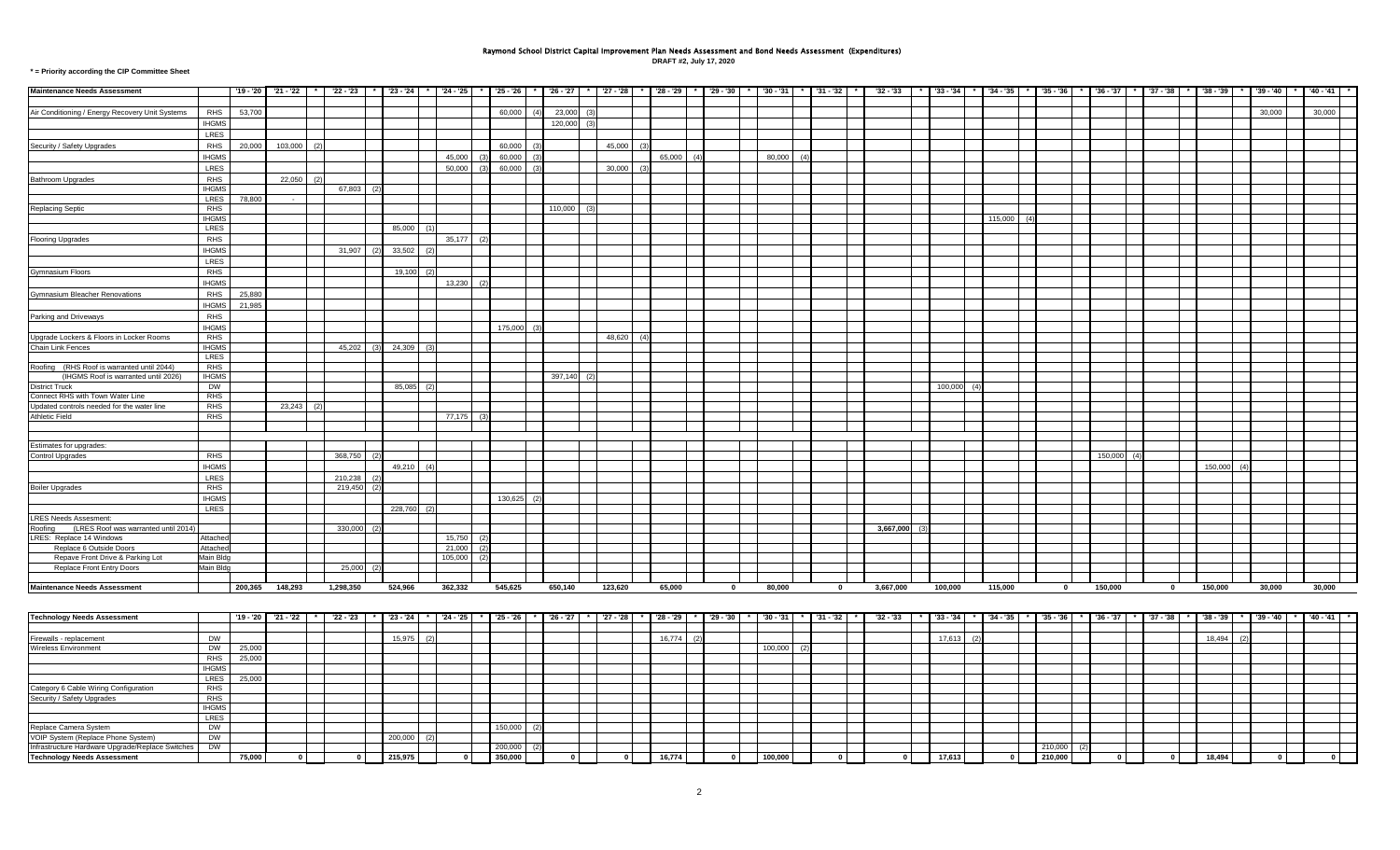| <b>Food Service Needs Assessment</b>              |              |        | $'19 - '20$ $'21 - '22$ $'$ $'22 - '23$ |     |              | $123 - 24$ $124 - 25$ |              | $*$ 25 - 26 |             | $'$ 26 - 27 | $*$ 27 - 28  | $*$ 28 - 29  | $*$ 29 30 $*$ 30 31 |        | $*$ 31 - 32 | '32 - '33    | $'33 - '34$  | $34 - 35$ |     | $'35 - '36$ |                 | $36 - 37$   | * 37 - 38 * 38 - 39 |           |       | $*$ 39 - '40 $*$ '40 - '41 $*$ |
|---------------------------------------------------|--------------|--------|-----------------------------------------|-----|--------------|-----------------------|--------------|-------------|-------------|-------------|--------------|--------------|---------------------|--------|-------------|--------------|--------------|-----------|-----|-------------|-----------------|-------------|---------------------|-----------|-------|--------------------------------|
|                                                   |              |        |                                         |     |              |                       |              |             |             |             |              |              |                     |        |             |              |              |           |     |             |                 |             |                     |           |       |                                |
| Dishwasher                                        | RHS          | 22,711 |                                         |     |              |                       |              |             |             |             |              |              |                     |        |             |              |              |           |     |             |                 |             |                     | 24,000 (4 |       |                                |
|                                                   | <b>IHGMS</b> |        | 25,039                                  | (2) |              |                       |              |             |             |             |              |              |                     |        |             |              |              |           |     |             |                 |             |                     |           |       | 27,543                         |
|                                                   | <b>LRES</b>  |        |                                         |     |              |                       |              |             |             |             | $25,410$ (2) |              |                     |        |             |              |              |           |     |             |                 |             |                     |           |       |                                |
| Ice Machine                                       | RHS          |        |                                         |     |              |                       |              |             |             |             |              |              |                     |        |             |              |              |           |     | 4,500 (4)   |                 |             |                     |           |       |                                |
|                                                   | <b>IHGMS</b> |        |                                         |     |              |                       |              | 3,693       | (2)         |             |              |              |                     |        |             |              |              |           |     |             |                 |             |                     |           |       |                                |
| Food Warmer                                       | <b>RHS</b>   |        |                                         |     |              |                       |              |             |             |             |              |              |                     |        |             |              |              |           |     | 5,000       | $\sqrt{4}$      |             |                     |           |       |                                |
|                                                   | <b>IHGMS</b> |        |                                         |     |              |                       | 4,010<br>(2) |             |             |             |              |              |                     |        |             |              |              |           |     |             |                 |             |                     |           |       |                                |
|                                                   | <b>LRES</b>  |        |                                         |     |              |                       |              |             |             | $4,642$ (2) |              |              |                     |        |             |              |              |           |     |             |                 |             |                     |           |       |                                |
| Food Steamer                                      | <b>RHS</b>   |        |                                         |     |              |                       |              |             |             |             |              |              |                     |        |             |              |              |           |     |             |                 |             |                     |           |       |                                |
|                                                   | <b>IHGMS</b> |        |                                         |     | $21,219$ (2) |                       |              |             |             |             |              |              |                     |        |             |              |              |           |     |             |                 |             | 24,000 (4           |           |       |                                |
|                                                   | LRES         |        |                                         |     |              |                       |              |             |             |             |              |              |                     | 24.000 |             |              |              |           |     |             |                 |             |                     |           |       |                                |
| Convection Oven                                   | <b>RHS</b>   |        |                                         |     |              | $13,682$ (2)          |              |             |             |             |              |              |                     |        |             |              | $11,000$ (4) |           |     |             |                 |             |                     |           |       |                                |
|                                                   | <b>IHGMS</b> |        | $8,820$ (2)                             |     |              |                       |              |             |             |             |              |              |                     |        |             | $10,000$ (4) |              |           |     |             |                 |             |                     |           |       |                                |
|                                                   | <b>LRES</b>  |        |                                         |     | 8,820<br>(2) |                       |              |             |             |             |              |              |                     |        |             |              |              |           |     |             |                 |             |                     |           |       |                                |
| Range                                             | $R$ HS       |        |                                         |     |              |                       |              | 4,353       | (3)         |             |              |              |                     |        |             |              |              |           |     |             |                 |             |                     |           |       |                                |
|                                                   | <b>IHGMS</b> |        |                                         |     |              |                       |              |             |             |             |              |              |                     |        |             |              |              | 10,000    | (4) |             |                 |             |                     |           |       |                                |
|                                                   | <b>LRES</b>  |        |                                         |     |              |                       |              |             |             |             |              |              |                     |        |             |              |              |           |     |             |                 |             |                     |           |       |                                |
| <b>Automatic Meat Slicer</b>                      | $R$ HS       |        |                                         |     |              | $3,768$ (3)           |              |             |             |             |              |              |                     |        |             |              |              |           |     |             |                 |             |                     |           |       |                                |
|                                                   | <b>IHGMS</b> |        |                                         |     |              |                       | 3,956<br>(3) |             |             |             |              |              |                     |        |             |              |              |           |     |             |                 |             |                     |           |       |                                |
| Steam Table                                       | <b>RHS</b>   |        |                                         |     |              |                       |              |             |             |             |              | 9,380<br>(3) | $15,000$ (4)        |        |             |              |              |           |     |             |                 |             |                     |           |       |                                |
|                                                   | <b>IHGMS</b> |        |                                         |     |              |                       |              |             |             |             |              |              |                     |        | 20,000(4)   |              |              |           |     |             |                 |             |                     |           |       |                                |
|                                                   | <b>LRES</b>  |        |                                         |     |              |                       |              |             |             |             |              |              |                     |        |             |              |              | 20,000    | (4) |             |                 |             |                     |           |       |                                |
| Reach In Cooler                                   | $R$ HS       |        | $5,151$ (2)                             |     |              |                       |              |             |             |             |              |              |                     |        |             |              |              |           |     |             |                 | $8,000$ (4) |                     |           |       |                                |
|                                                   | <b>IHGMS</b> |        |                                         |     |              |                       |              |             |             |             |              |              |                     |        |             |              |              |           |     |             |                 |             |                     |           |       |                                |
|                                                   | <b>LRES</b>  |        |                                         |     |              |                       |              |             |             |             |              |              |                     |        |             |              |              |           |     |             |                 |             |                     |           |       |                                |
| Walk-In-Refrigerator (Condenser & Evaporator)     | <b>IHGMS</b> |        |                                         |     |              |                       | 8,625<br>(3) |             |             |             |              |              |                     |        |             |              |              |           |     |             |                 |             |                     |           |       |                                |
|                                                   | <b>LRES</b>  |        |                                         |     |              |                       |              |             |             |             |              |              |                     |        |             |              |              |           |     |             |                 |             |                     |           |       |                                |
| Walk-In-Freezer - Inside (Condenser & Evaporator) | <b>IHGMS</b> |        |                                         |     |              |                       |              |             |             | $9,509$ (2) |              |              |                     |        |             |              |              |           |     |             |                 |             |                     |           |       |                                |
| Walk In Freezer - Outside (Replace Box)           | $R$ HS       |        |                                         |     |              |                       |              |             | $9,056$ (2) |             |              |              |                     |        |             |              |              |           |     |             |                 |             |                     |           |       |                                |
| Refigerated Units in Serving Lines                | RHS          |        |                                         |     |              |                       |              |             |             |             |              |              |                     |        |             |              |              |           |     |             |                 | 8,000(4)    |                     |           |       |                                |
|                                                   | <b>IHGMS</b> |        |                                         |     |              |                       |              |             |             |             |              |              |                     |        |             | 6,000(4)     |              |           |     |             |                 |             |                     |           |       |                                |
|                                                   | LRES         |        |                                         |     |              |                       |              |             |             |             |              |              |                     |        |             |              | $6,000$ (4)  |           |     |             |                 |             |                     |           |       |                                |
| POS Terminals                                     | <b>DW</b>    |        |                                         |     |              |                       |              | 9,267       |             |             |              |              |                     | 9.731  |             |              |              |           |     | 10,217      | $\overline{14}$ |             |                     |           |       | $10,728$ (4)                   |
| <b>Food Service Needs Assessment</b>              |              | 22,711 | 39,010                                  |     | 30,039       | 17,450                | 16,591       | 26,369      |             | 14,151      | 25,410       | 9,380        | 15,000              | 33,731 | 20,000      | 16,000       | 17,000       | 30,000    |     | 19,717      |                 | 16,000      | 24,000              | 24,000    | . n l | 38,271                         |

| <b>Total Capital Reserve Funds Needs Assessment</b> |  | 298,076 187,303 1,328,389 |  | 758,391     378,923     921,994     664,291     149,030       91,154 |  | 15,000 | 213,731 | 20,000 | 3,683,000 | 134,613 | 145,000 | 229,717 | 166,000 24,000 | 192,494 | 30,000 68,271 |  |
|-----------------------------------------------------|--|---------------------------|--|----------------------------------------------------------------------|--|--------|---------|--------|-----------|---------|---------|---------|----------------|---------|---------------|--|
|                                                     |  |                           |  |                                                                      |  |        |         |        |           |         |         |         |                |         |               |  |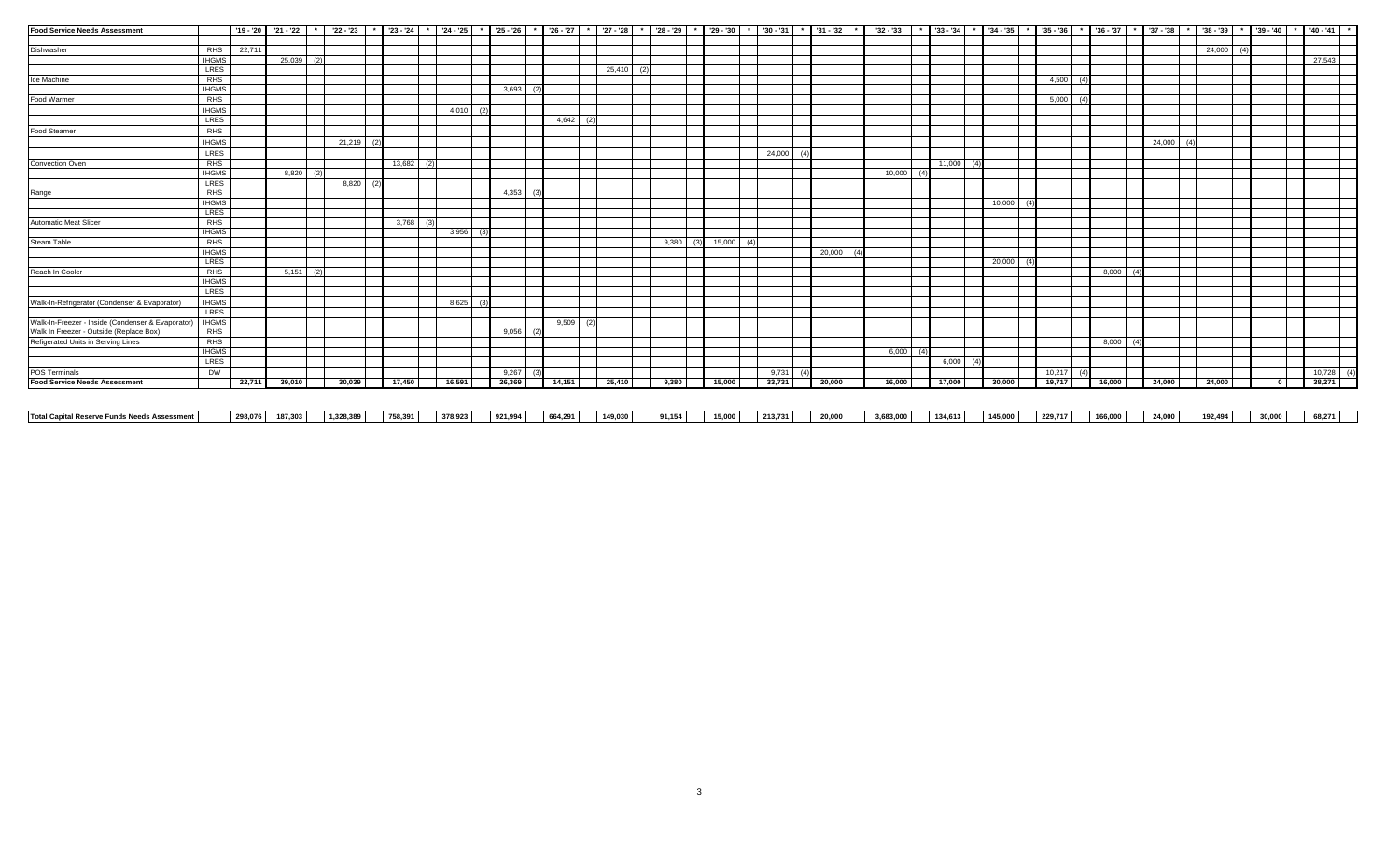|  |  |  | Raymond School District Capital Improvement Plan Needs Assessment and Bond Needs Assessment (Projected Appropriations) |
|--|--|--|------------------------------------------------------------------------------------------------------------------------|
|  |  |  |                                                                                                                        |

|                                                            |                      |          |                   |                     |                  |                  |                  |                  |                  | DRAFT #2, July 17, 2020 |                  |                  |                  |                  |                  |                  |                         |                  |                  |                  |                  |                         |
|------------------------------------------------------------|----------------------|----------|-------------------|---------------------|------------------|------------------|------------------|------------------|------------------|-------------------------|------------------|------------------|------------------|------------------|------------------|------------------|-------------------------|------------------|------------------|------------------|------------------|-------------------------|
| <b>Maintenance CRF Requirements</b>                        |                      | Est Life | '21 - '22         | '22 - '23           | $'23 - '24$      | '24 - '25        | '25 - '26        | '26 - '27        | '27 - '28        | '28 - '29               | '29 - '30        | '30 - '31        | $'31 - '32$      | $'32 - '33$      | $'33 - '34$      | $34 - 35$        | $'35 - '36$             | '36 - '37        | $'37 - '38$      | $'38 - '39$      | '39 - '40        | '40 - '41               |
| Air Conditioning / Energy Recovery Systems                 | <b>RHS</b>           | 15       | 15,83             | 15,83               | 15,83            | 15,833           | 15,83            | 3,83             | 4,300            | 4,30                    | 4,300            | 4,30             | 4,30             | 4,300            | 4,30             | 4,300            | 4,300                   | 4,300            | 4,300            | 4,300            | 4,300            | 4,300                   |
|                                                            | <b>IHGMS</b>         |          | 20,00             | 20,000              | 20,000           | 20,000           | 20,000           | 20,000           | 3,000            | 3,000                   | 3,000            | 3,000            | 3,000            | 3,000            | 3,000            | 3,000            | 3,000                   | 3,000            | 3,000            | 3,000            | 3,000            | 3,000                   |
|                                                            | LRES                 |          | 3,00              | 3,000               | 3,000            | 3,000            | 3,000            | 3,000            | 3,000            | 3,000                   | 3,000            | 3,000            | 3,000            | 3,000            | 3,000            | 3,000            | 3,000                   | 3,000            | 3,000            | 3,000            | 3,000            | 3,000                   |
| <b>Control Upgrades</b>                                    | RHS                  | 25       | 368,750           | 10,000              | 10,000           | 10,000           | 10,000           | 10,000           | 10,000           | 10,000                  | 10,000           | 10,00            | 10,000           | 10,000           | 10,00            | 10,000           | 10,000                  | 10,000           | 10,000           | 10,000           | 10,000           | 10,000                  |
|                                                            | <b>IHGMS</b>         |          | 2,000             | 2,000               | 2,000            | 2,000            | 2,000            | 2,000            | 2,000            | 2,000                   | 2,000            | 2,000            | 2,000            | 2,000            | 2,00             | 2,000            | 2,000                   | 2,000            | 2,000            | 2,000            | 2,000            | 2,000                   |
|                                                            | LRES                 |          | 2,000             | 2,000               | 2,000            | 2,000            | 2,000            | 2,000            | 2,000            | 2,000                   | 2,000            | 2,000            | 2,000            | 2,000            | 2,000            | 2,000            | 2,000                   | 2,000            | 2,000            | 2,000            | 2,000            | 2,000                   |
| <b>Electrical System Upgrades</b>                          | <b>RHS</b>           | 25       | 3,000             | 3,000               | 3,000            | 3,000            | 3,000            | 3,000            | 3,000            | 3,000                   | 3,000            | 3,000            | 3,000            | 3,000            | 3,000            | 3,000            | 3,000                   | 3,000            | 3,000            | 3,000            | 3,000            | 3,000                   |
|                                                            | <b>IHGMS</b>         |          | 3,000             | 3,000               | 3,000            | 3,000            | 3,000            | 3,000            | 3,000            | 3,000                   | 3,000            | 3,000            | 3,000            | 3,000            | 3,000            | 3,000            | 3,000                   | 3,000            | 3,000            | 3,000            | 3,000            | 3,000                   |
|                                                            | LRES                 |          | 3,00              | 3,000               | 3,000            | 3,000            | 3,000            | 3,000            | 3,000            | 3,000                   | 3,000            | 3,000            | 3,000            | 3,000            | 3,000            | 3,000            | 3,000                   | 3,000            | 3,000            | 3,000            | 3,000            | 3,000                   |
| Security / Safety Upgrades                                 | RHS                  |          | 103,00            | 22,500              | 22,500           | 22,500           | 22,500           | 7,500            | 7,500            | 3,000                   | 3,000            | 3,000            | 3,000            | 3,000            | 3,000            | 3,000            | 3,000                   | 3,000            | 3,000            | 3,000            | 3,000            | 3,000                   |
|                                                            | <b>IHGMS</b>         |          | 48,50             | 48,500              | 48,500           | 33,500           | 18,500           | 18,500           | 18,500           | 9,000                   | 9,000            | 3,000            | 3,000            | 3,000            | 3,000            | 3,000            | 3,000                   | 3,000            | 3,000            | 3,000            | 3,000            | 3,000                   |
|                                                            | LRES                 |          | 28,80             | 28,800              | 28,800           | 28,800           | 16,300           | 4,300            | 4,300            | 3,000                   | 3,000            | 3,000            | 3,000            | 3,000            | 3,000            | 3,000            | 3,000                   | 3,000            | 3,000            | 3,000            | 3,000            | 3,000                   |
| Alarm & Intercom Systems                                   | <b>RHS</b>           | 25       | 1,00              | 1,000               | 1,000            | 1,000            | 1,000            | 1,000            | 1,000            | 1,000                   | 1,000            | 1,000            | 1,000            | 1,000            | 1,000            | 1,000            | 1,000                   | 1,000            | 1,000            | 1,000            | 1,000            | 1,000                   |
|                                                            | <b>IHGMS</b>         |          | 1,000             | 1,000               | 1,000            | 1,000            | 1,000            | 1,000            | 1,000            | 1,000                   | 1,000            | 1,000            | 1,000            | 1,000            | 1,000            | 1,000            | 1,000                   | 1,000            | 1,000            | 1,000            | 1,000            | 1,000                   |
|                                                            | LRES                 |          | 1,00              | 1,000               | 1,000            | 1,000            | 1,000            | 1,000            | 1,000            | 1,000                   | 1,000            | 1,000            | 1,000            | 1,000            | 1,000            | 1,000            | 1,000                   | 1,000            | 1,000            | 1,000            | 1,000            | 1,000                   |
| <b>Bathroom Upgrades</b>                                   | RHS                  | 20       | 22,050            | 4,000               | 4,000            | 4,000            | 4,000            | 4,000            | 4,000            | 4,000                   | 4,000            | 4,000            | 4,000            | 4,000            | 4,000            | 4,000            | 4,000                   | 4,000            | 4,000            | 4,000            | 4,000            | 4,000                   |
|                                                            | <b>IHGMS</b>         |          | 33,90             | 33,902              | 4,000            | 4,000            | 4,000            | 4,000            | 4,000            | 4,000                   | 4,000            | 4,000            | 4,000            | 4,000            | 4,000            | 4,000            | 4,000                   | 4,000            | 4,000            | 4,000            | 4,000            | 4,000                   |
|                                                            | LRES                 |          | 4,00              | 4,000               | 4,000            | 4,000            | 4,000            | 4,000            | 4,000            | 4,000                   | 4,000            | 4,000            | 4,000            | 4,000            | 4,000            | 4,000            | 4,000                   | 4,000            | 4,000            | 4,000            | 4,000            | 4,000                   |
| <b>Flooring Upgrades</b>                                   | <b>RHS</b>           | 20       | 8,794             | 8,794               | 8,794            | 8,794            | 10,000           | 10,000           | 10,000           | 10,000                  | 10,000           | 10,000           | 10,000           | 10,000           | 10,000           | 10,000           | 10,000                  | 10,000           | 10,000           | 10,000           | 10,000           | 10,000                  |
|                                                            | <b>IHGMS</b>         |          | 27,12'            | 27,121              | 11,167           | 10,000           | 10,000           | 10,000           | 10,000           | 10,000                  | 10,000           | 10,000           | 10,000           | 10,000           | 10,000           | 10,000           | 10,000                  | 10,000           | 10,000           | 10,000           | 10,000           | 10,000                  |
|                                                            | <b>LRES</b>          |          | 10,000            | 10,000              | 10,000           | 10,000           | 10,000           | 10,000           | 10,000           | 10,000                  | 10,000           | 10,000           | 10,000           | 10,000           | 10,000           | 10,000           | 10,000                  | 10,000           | 10,000           | 10,000           | 10,000           | 10,000                  |
| Gymnasium Bleachers & Floors                               | RHS                  | 10-15    | 6,367             | 6,367               | 6,367            | 2,000            | 2,000            | 2,000            | 2,000            | 2,000                   | 2,000            | 2,000            | 2,000            | 2,00             | 2,00             | 2,000            | 2,000                   | 2,00             | 2,000            | 2,000            | 2,000            | 2,000                   |
|                                                            | <b>IHGMS</b>         |          | 3,308             | 3,308               | 3,308            | 3,308            | 2,000            | 2,000            | 2,000            | 2,00                    | 2,000            | 2,00             | 2,000            | 2,000            | 2,00             | 2,000            | 2,000                   | 2,000            | 2,000            | 2,000            | 2,000            | 2,000                   |
| Parking and Driveways                                      | RHS                  | 20       | 20,000            | 20,000              | 20,000           | 20,000           | 20,000           | 20,000           | 20,000           | 20,000                  | 20,000           | 20,000           | 20,000           | 20,000           | 20,000           | 20,000           | 20,000                  | 20,000           | 20,000           | 20,000           | 20,000           | 20,000                  |
|                                                            | <b>IHGMS</b>         |          | 35,000            | 35,000              | 35,000           | 35,000           | 35,000           | 20,000           | 20,000           | 20,000                  | 20,000           | 20,000           | 20,000           | 20,000           | 20,000           | 20,000           | 20,000                  | 20,000           | 20,000           | 20,000           | 20,000           | 20,000                  |
|                                                            | LRES                 |          | 20,000            | 20,000              | 20,000           | 20,000           | 20,000           | 20,000           | 20,000           | 20,000                  | 20,000           | 20,000           | 20,000           | 20,000           | 20,000           | 20,000           | 20,000                  | 20,000           | 20,000           | 20,000           | 20,000           | 20,000                  |
| <b>Replacement Lockers</b>                                 | <b>RHS</b>           | 25       | 2,000             | 2,000               | 2,000            | 2,000            | 2,000            | 2,000            | 2,000            | 2,00                    | 2,000            | 2,000            | 2,000            | 2,000            | 2,00             | 2,000            | 2,000                   | 2,000            | 2,000            | 2,000            | 2,000            | 2,000                   |
|                                                            | <b>IHGMS</b>         |          | 2,000             | 2,000               | 2,000            | 2,000            | 2,000            | 2,000            | 2,000            | 2,000                   | 2,000            | 2,000            | 2,000            | 2,000            | 2,000            | 2,000            | 2,000                   | 2,000            | 2,000            | 2,000            | 2,000            | 2,000                   |
| Upgrade Lockers & Floors in Locker Rooms                   | RHS                  |          | 6,946             | 6,946               | 6,946            | 6,946            | 6,946            | 6,946            | 6,946            | 1,000                   | 1,000            | 1,000            | 1,000            | 1,000            | 1,000            | 1,000            | 1,000                   | 1,000            | 1,000            | 1,000            | 1,000            | 1,000                   |
| Chain Link Fences                                          | <b>IHGMS</b>         | 25       | 30,704            | 30,704              | 8,103            | 1,000            | 1,000            | 1,000            | 1,000            | 1,000                   | 1,000            | 1,000            | 1,000            | 1,000            | 1,000            | 1,000            | 1,000                   | 1,000            | 1,000            | 1,000            | 1,000            | 1,000                   |
|                                                            | LRES                 |          | 1,000             | 1,000               | 1,000            | 1,000            | 1,000            | 1,000            | 1,000            | 1,000                   | 1,000            | 1,000            | 1,000            | 1,000            | 1,000            | 1,000            | 1,000                   | 1,000            | 1,000            | 1,000            | 1,000            | 1,000                   |
| Roofing - Major Repairs                                    | RHS                  | 25       | 5,000             | 5,000               | 5,000            | 5,000            | 5,000            | 5,000            | 5,000            | 5,000                   | 5,000            | 5,000            | 5,000            | 5,000            | 5,000            | 5,000            | 5,000                   | 5,000            | 5,000            | 5,000            | 5,000            | 5,000                   |
|                                                            | <b>IHGMS</b>         |          | 66,190            | 66,190              | 66,190           | 66,190           | 66,190           | 66,190           | 5,000            | 5,000                   | 5,000            | 5,000            | 5,000            | 5,000            | 5,000            | 5,000            | 5,000                   | 5,000            | 5,000            | 5,000            | 5,000            | 5,000                   |
|                                                            | LRES                 |          | 165,000           | 366,700             | 366,700          | 366,700          | 366,700          | 366,700          | 366,700          | 366,700                 | 366,700          | 366,700          | 366,700          | 5,000            | 5,000            | 5,000            | 5,000                   | 5,000            | 5,000            | 5,000            | 5,000            | 5,000                   |
| <b>District Truck</b>                                      | DW                   | 12       | 28,362            | 28,362              | 28,362           | 10,000           | 10,000           | 10,000           | 10,000           | 10,000                  | 10,000           | 10,000           | 10,000           | 10,000           | 10,000           | 10,000           | 10,000                  | 10,000           | 10,000           | 10,000           | 10,000           | 10,000                  |
| Windows                                                    | RHS                  | 25       | 2,00              | 2,000               | 2,000            | 2,000            | 2,000            | 2,000            | 2,000            | 2,000                   | 2,000            | 2,000            | 2,000            | 2,000            | 2,00             | 2,000            | 2,000                   | 2,000            | 2,000            | 2,000            | 2,000            | 2,000                   |
|                                                            | <b>IHGMS</b>         |          | 2,000             | 2,000               | 2,000            | 2,000            | 2,000            | 2,000            | 2,000            | 2,000                   | 2,000            | 2,000            | 2,000            | 2,000            | 2,000            | 2,000            | 2,000                   | 2,000            | 2,000            | 2,000            | 2,000            | 2,000                   |
|                                                            | LRES                 |          | 2,00              | 2,000               | 2,000            | 2,000            | 2,000            | 2,000            | 2,000            | 2,000                   | 2,000            | 2,000            | 2,000            | 2,000            | 2,00             | 2,000            | 2,000                   | 2,000            | 2,000            | 2,000            | 2,000            | 2,000                   |
| Leach Fields / Town Sewer                                  | <b>RHS</b>           | 25       | 5,000             | 5,000               | 5,000            | 5,000            | 5,000            | 5,000            | 5,000            | 5,000                   | 5,000            | 5,000            | 5,000            | 5,000            | 5,000            | 5,000            | 5,000                   | 5,000            | 5,000            | 5,000            | 5,000            | 5,000                   |
|                                                            | <b>IHGMS</b>         |          | 5,000             | 5,000               | 5,000            | 5,000            | 5,000            | 5,000            | 5,000            | 5,000                   | 5,000            | 5,000            | 5,000            | 5,000            | 5,000            | 5,000            | 5,000                   | 5,000            | 5,000            | 5,000            | 5,000            | 5,000                   |
|                                                            | LRES                 |          | 5,000             | 5,000               | 5,000            | 5,000            | 5,000            | 5,000            | 5,000            | 5,000                   | 5,000            | 5,000            | 5,000            | 5,000            | 5,000            | 5,000            | 5,000                   | 5,000            | 5,000            | 5,000            | 5,000            | 5,000                   |
| Connect RHS with Town Water Line                           | RHS                  |          |                   | - 0                 | - 0              | $\Omega$         | $\Omega$         |                  |                  | $\Omega$                | $\Omega$         |                  |                  |                  |                  | - 0              |                         |                  | - 0              | - 0              | $^{\circ}$       | - 0                     |
| <b>Athletic Field</b>                                      | <b>RHS</b>           |          | 19,294            | 19,294              | 19,294           | 19,294           | 2,000            | 2,000            | 2,000            | 2,000                   | 2,000            | 2,000            | 2,000            | 2,000            | 2,000            | 2,000            | 2,000                   | 2,000            | 2,000            | 2,000            | 2,000            | 2,000                   |
| Updated Controls needed for the water line                 | <b>RHS</b>           | 25       | 23,243            | 1,500               | 1,500            | 1,500            | 1,500            | 1,500            | 1,500            | 1,500                   | 1,500            | 1,500            | 1,500            | 1,500            | 1,500            | 1,500            | 1,500                   | 1,500            | 1,500            | 1,500            | 1,500            | 1,500                   |
| To maintain the same level of contibution at previous year |                      |          |                   |                     |                  |                  |                  |                  |                  |                         |                  |                  |                  |                  |                  |                  |                         |                  |                  |                  |                  |                         |
| <b>Total Prior to Upgrades &amp;LRES</b>                   |                      |          | 1,165,162         | 887,819             | 819,363          | 773,364          | 728,469          | 674,469          | 596,746          | 575,500                 | 575,500          | 569,500          | 569,500          | 207,800          | 207,80           | 207,800          | 207,800                 | 207,800          | 207,800          | 207,800          | 207,800          | 207,800                 |
| <b>Estimate for Control Upgrades</b>                       | <b>RHS</b>           | 15       | 184.375           | 184.375             | 10.000           | 10.000           | 10.00            | 10,000           | 10.000           | 10.00                   | 10.000           | 10,000           | 10,000           | 10,000           | 10,000           | 10,000           | 10,000                  | 10,00            | 10.000           | 10.000           | 10.000           | 10,000                  |
|                                                            |                      |          |                   |                     |                  |                  |                  |                  |                  |                         |                  |                  |                  |                  |                  |                  |                         |                  |                  |                  |                  |                         |
|                                                            | <b>IHGMS</b><br>LRES |          | 16,403<br>105,119 | 16,403<br>105,119   | 16,403<br>10,000 | 10,000<br>10,000 | 10,000<br>10,000 | 10,000<br>10,000 | 10,000<br>10,000 | 10,000<br>10,000        | 10,000<br>10,000 | 10,000<br>10,000 | 10,000<br>10,000 | 10,000<br>10,000 | 10,000<br>10,000 | 10,000<br>10,000 | 10,000<br>10,000        | 10,000<br>10,000 | 10,000<br>10,000 | 10,000<br>10,000 | 10,000<br>10,000 | 10,000<br>10,000        |
|                                                            |                      |          |                   |                     |                  |                  |                  |                  |                  |                         |                  |                  |                  |                  |                  |                  |                         |                  |                  |                  |                  |                         |
| <b>Estimate for Boiler Upgrades</b>                        | <b>RHS</b>           | 25       | 109,725           | 2,000               | 2,000            | 2,000            | 2,000            | 2,000            | 2,000            | 2,000                   | 2,000            | 2,000            | 2,000            | 2,000            | 2,000            | 2,000            | 2,000                   | 2,000            | 2,000            | 2,000            | 2,000            | 2,000                   |
|                                                            | <b>IHGMS</b>         |          | 26,125            | 26,125              | 26,125           | 26,125           | 26,125           | 2,000            | 2,000            | 2,000                   | 2,000            | 2,000            | 2,000            | 2,000            | 2,000            | 2,000            | 2,000                   | 2,000            | 2,000            | 2,000            | 2,000            | 2,000                   |
|                                                            | LRES                 |          | 76,253            | 76,253              | 76,253           | 2,000            | 2,000            | 2,000            | 2,000            | 2,000                   | 2,000            | 2,000            | 2,000            | 2,000            | 2,000            | 2,000            | 2,000                   | 2,000            | 2,000            | 2,000            | 2,000            | 2,000                   |
|                                                            |                      |          |                   |                     |                  |                  |                  |                  |                  |                         |                  |                  |                  |                  |                  |                  |                         |                  |                  |                  |                  |                         |
| LRES: Attached Portable Upgrades                           | LRES                 |          | 9,188             | 9,188               | 9,188            | 9,188            | $\overline{0}$   | $\mathbf 0$      | 0                | $\mathbf{0}$            | $\mathbf 0$      | $\mathbf 0$      | $\overline{0}$   |                  | $\mathbf 0$      | $\overline{0}$   | $\overline{\mathbf{0}}$ | $\overline{0}$   | $\mathbf 0$      | $\mathbf{0}$     | $\mathbf{0}$     | $\overline{0}$          |
| <b>Main Building Upgrades</b>                              | LRES                 |          | 38,750            | 38,750              | 26,250           | 26,250           | $\overline{0}$   | $\overline{0}$   | $\mathbf 0$      | $\mathbf 0$             | $\mathbf 0$      | $\overline{0}$   | $\overline{0}$   | $\mathbf{0}$     | $\Omega$         | $\overline{0}$   | $\overline{0}$          | $\overline{0}$   | $\Omega$         | $\mathbf 0$      | $\mathbf{0}$     | $\overline{\mathbf{0}}$ |
|                                                            |                      |          |                   |                     |                  |                  |                  |                  |                  |                         |                  |                  |                  |                  |                  |                  |                         |                  |                  |                  |                  |                         |
|                                                            |                      |          |                   |                     |                  |                  |                  |                  |                  |                         |                  |                  |                  |                  |                  |                  |                         |                  |                  |                  |                  |                         |
| <b>Maintenance CRF Requirements</b>                        |                      |          |                   | 1,731,101 1,346,032 | 995,582          | 868,927          | 788,594          | 710,469          | 632,746          | 611,500                 | 611,500          | 605,500          | 605,500          | 243,800          | 243,800          | 243,800          | 243,800                 | 243,800          | 243,800          | 243,800          | 243,800          | 243,800                 |
|                                                            |                      |          |                   |                     |                  |                  |                  |                  |                  |                         |                  |                  |                  |                  |                  |                  |                         |                  |                  |                  |                  |                         |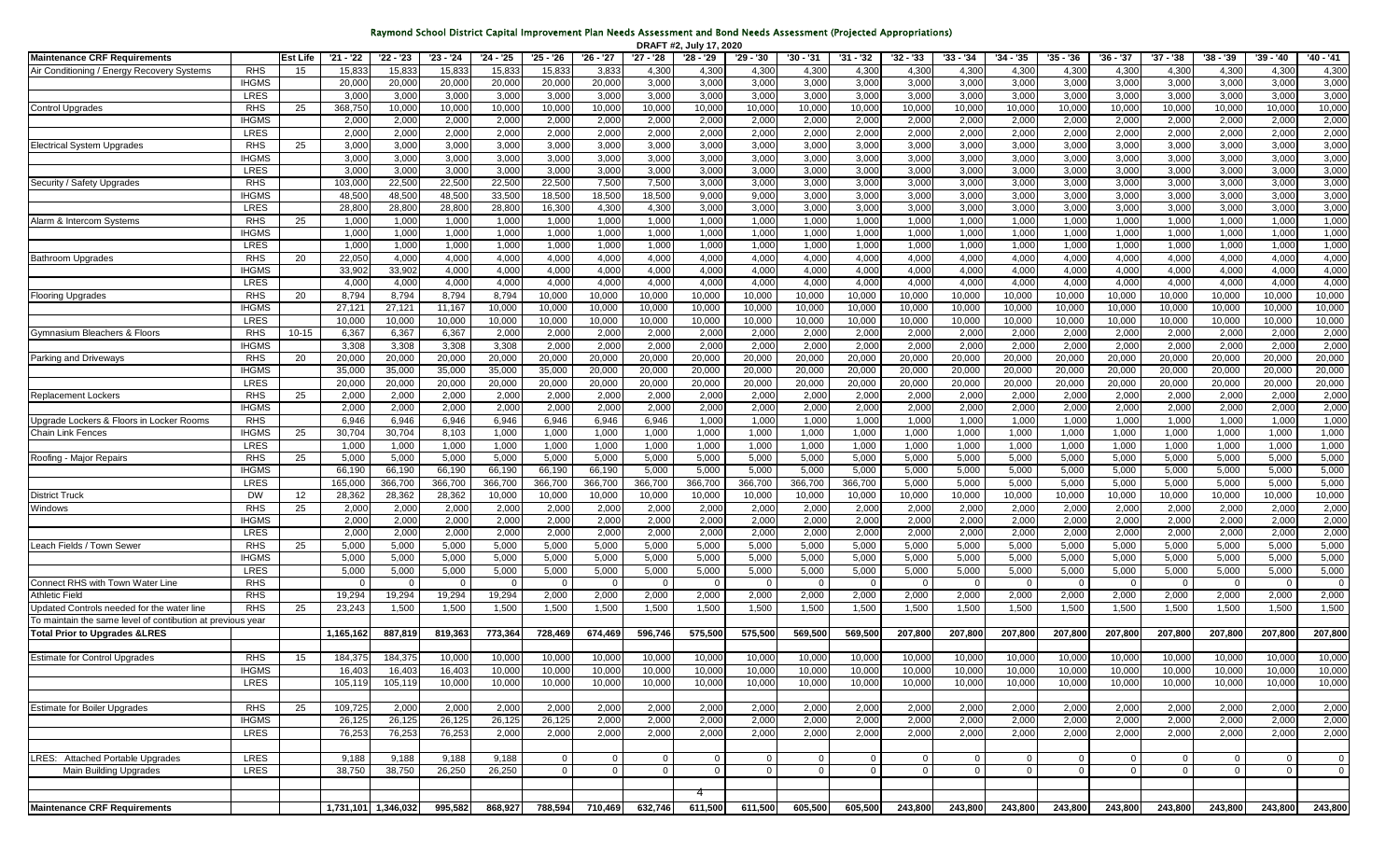## Raymond School District Capital Improvement Plan Needs Assessment and Bond Needs Assessment (Projected Appropriations)

|                                                            |                      |                 |             |                       |           |             |           |           |           | DRAFT #2, July 17, 2020 |           |             |             |                 |             |           |             |           |                 |             |           |               |
|------------------------------------------------------------|----------------------|-----------------|-------------|-----------------------|-----------|-------------|-----------|-----------|-----------|-------------------------|-----------|-------------|-------------|-----------------|-------------|-----------|-------------|-----------|-----------------|-------------|-----------|---------------|
| <b>Technology CRF Requirements</b>                         |                      | <b>Est Life</b> | '21 - '22   | $\overline{22}$ - '23 | '23 - '24 | '24 - '25   | '25 - '26 | '26 - '27 | '27 - '28 | '28 - '29               | '29 - '30 | '30 - '31   | '31 - '32   | $'32 - '33$     | $'33 - '34$ | '34 - '35 | $'35 - '36$ | '36 - '37 | $'37 - '38$     | $'38 - '39$ | '39 - '40 | '40 - '41     |
| Computer Labs for Classroom Instruction                    | <b>RHS</b>           | 5               |             |                       |           |             |           |           |           |                         |           |             |             |                 |             |           |             |           |                 |             |           | 0             |
|                                                            | <b>IHGMS</b>         | $5\overline{)}$ |             |                       |           |             |           |           |           |                         |           |             |             |                 |             |           |             |           |                 |             |           | $\Omega$      |
|                                                            | <b>LRES</b>          | 5               |             |                       |           |             |           |           |           |                         |           |             |             |                 |             |           |             |           |                 |             |           | $\Omega$      |
| Firewalls - replacement                                    | <b>DW</b>            | 5               | 5,325       | 5,325                 | 5,32      | 3,355       | 3,355     | 3,355     | 3,355     | 3,355                   | 3,523     | 3,52        | 3,52        | 3,52            | 3,52        | 3,699     | 3,699       | 3,699     | 3,69            | 3,699       | 4,000     | 4,000         |
| Wireless Environment                                       | <b>DW</b>            | 5               | 10,000      | 10,000                | 10,000    | 10,000      | 10,000    | 10,000    | 10,000    | 10,000                  | 10,000    | 10,000      | 10,000      | 10,000          | 10,000      | 10,000    | 10,000      | 10,000    | 10,000          | 10,000      | 10,000    | 10,000        |
|                                                            | <b>RHS</b>           | 5               |             |                       |           |             |           |           |           |                         |           |             |             |                 |             |           |             |           |                 |             |           | $\mathbf 0$   |
|                                                            | <b>IHGMS</b>         | 5               |             |                       |           |             | $\Omega$  |           |           |                         |           |             |             |                 |             |           |             |           |                 |             |           | $\mathbf 0$   |
|                                                            | <b>LRES</b>          | 5               |             |                       |           |             |           |           |           |                         |           |             |             |                 |             |           |             |           |                 |             |           | $\mathbf 0$   |
| Category 6 Cable Wiring Configuration                      | <b>RHS</b><br>$R$ HS | 10              |             |                       |           |             |           |           |           |                         |           |             |             |                 |             |           |             |           |                 |             |           |               |
| Security / Safety Upgrades                                 | <b>IHGMS</b>         | 5<br>5          |             |                       |           |             | $\Omega$  |           |           |                         |           |             |             |                 |             |           |             |           |                 |             |           | 0<br>$\Omega$ |
|                                                            | <b>LRES</b>          | 5               |             |                       |           |             | $\Omega$  | $\Omega$  |           |                         |           |             |             |                 |             |           |             |           |                 |             |           | $\Omega$      |
| Replace Camera System                                      | <b>DW</b>            |                 | 30,000      | 30,000                | 30,000    | 30,000      | 30,000    | 21,429    | 21,429    | 21,429                  | 21,429    | 21,429      | 21,429      | 21,429          | 21,42       | 21,429    | 21,429      | 21,429    | 21,429          | 21,429      | 21,429    | 21,429        |
| VOIP System (Replace Phone System)                         | <b>DW</b>            | $\overline{7}$  | 66,66       | 66,66                 | 66,66     |             |           |           |           |                         |           |             |             |                 |             |           |             |           |                 |             |           |               |
| Infrastructure Hardware Upgrade/Replace Switch             | <b>DW</b>            | 10              | 40,00       | 40,000                | 40,000    | 40,000      | 40,000    | 21,000    | 21,000    | 21,000                  | 21,000    | 21,000      | 21,000      | 21,000          | 21,000      | 21,000    | 21,000      | 21,000    | 21,00           | 21,000      | 21,000    | 21,000        |
| To maintain the same level of contibution at previous year |                      |                 |             |                       |           |             |           |           |           |                         |           |             |             |                 |             |           |             |           |                 |             |           |               |
|                                                            |                      |                 |             |                       |           |             |           |           |           |                         |           |             |             |                 |             |           |             |           |                 |             |           |               |
| <b>Technology CRF Requirements</b>                         |                      |                 | 151,992     | 151,992               | 151,992   | 83,355      | 83,355    | 55,783    | 55,78     | 55,783                  | 55,951    | 55,951      | 55,951      | 55,951          | 55,95       | 56,127    | 56,127      | 56,127    | 56,127          | 56,127      | 56,429    | 56,429        |
|                                                            |                      |                 |             |                       |           |             |           |           |           |                         |           |             |             |                 |             |           |             |           |                 |             |           |               |
|                                                            |                      | Est Life        | $'21 - '22$ | $'22 - '23$           | '23 - '24 | $'24 - '25$ | '25 - '26 | '26 - '27 | '27 - '28 | '28 - '29               | '29 - '30 | $'30 - '31$ | $'31 - '32$ | '32 - '33       | $'33 - '34$ | $34 - 35$ | $35 - 36$   | '36 37    | '37 - '38       | $'38 - '39$ | '39 - '40 | '40 - '41     |
| <b>Food Service CRF Requirements</b><br>Dishwasher         | <b>RHS</b>           | 15              | 1,60        | 1,600                 | 1,600     | 1,600       | 1,600     | 1,600     | 1,600     | 1,600                   | 1,600     | 1,600       | 1,600       | 1,60            | 1,60        | 1,60      | 1,600       | 1,600     | 1,60            | 1,600       | 1,600     | 1,600         |
|                                                            | <b>IHGMS</b>         |                 | 1,600       | 1,600                 | 1,600     | 1,600       | 1,600     | 1,600     | 1,600     | 1,600                   | 1,600     | 1,600       | 1,600       | 1,600           | 1,600       | 1,600     | 1,600       | 1,600     | 1,600           | 1,600       | 1,600     | 1,600         |
|                                                            | <b>LRES</b>          |                 | 3,630       | 3,630                 | 3,630     | 3,630       | 3,630     | 3,630     | 3,630     | 1,600                   | 1,600     | 1,600       | 1,600       | 1,600           | 1,600       | 1,600     | 1,600       | 1,600     | 1,600           | 1,600       | 1,600     | 1,600         |
| Ice Machine                                                | <b>RHS</b>           | 10              | 370         | 370                   | 370       | 370         | 370       | 370       | 370       | 370                     | 370       | 370         | 370         | 37 <sub>0</sub> | 370         | 370       | 370         | 370       | 370             | 370         | 370       | 370           |
|                                                            | <b>IHGMS</b>         |                 | 739         | 739                   | 739       | 739         | 739       | 370       | 370       | 370                     | 370       | 370         | 370         | 370             | 370         | 37C       | 370         | 370       | 370             | 370         | 370       | 370           |
| Food Warmer                                                | <b>RHS</b>           | 10              | 465         | 465                   | 465       | 465         | 465       | 465       | 465       | 465                     | 465       | 465         | 465         | 465             | 465         | 465       | 465         | 465       | 465             | 465         | 465       | 465           |
|                                                            | <b>IHGMS</b>         |                 | 802         | 802                   | 802       | 802         | 465       | 465       | 465       | 465                     | 465       | 465         | 465         | 465             | 465         | 465       | 465         | 465       | 465             | 465         | 465       | 465           |
|                                                            | <b>LRES</b>          |                 | 663         | 663                   | 663       | 663         | 663       | 663       | 465       | 465                     | 465       | 465         | 465         | 465             | 465         | 465       | 465         | 465       | 465             | 465         | 465       | 465           |
| <b>Food Steamer</b>                                        | <b>RHS</b>           | 15              | 1,415       | 1,415                 | 1,415     | 1,415       | 1,415     | 1,415     | 1,415     | 1,415                   | 1,415     | 1,415       | 1,415       | 1,415           | 1,415       | 1,415     | 1,415       | 1,415     | 1,415           | 1,415       | 1,415     | 1,415         |
|                                                            | <b>IHGMS</b>         |                 | 10,61       | 10,61                 | 1,600     | 1,600       | 1,600     | 1,600     | 1,600     | 1,600                   | 1,600     | 1,600       | 1,600       | 1,600           | 1,600       | 1,600     | 1,600       | 1,600     | 1,600           | 1,600       | 1,600     | 1,600         |
|                                                            | LRES                 |                 | 2,400       | 2,400                 | 2,400     | 2,400       | 2,400     | 2,400     | 2,400     | 2,400                   | 2,400     | 2,400       | 1,415       | 1,415           | 1,41        | 1,415     | 1,41!       | 1,415     | 1,415           | 1,415       | 1,415     | 1,415         |
| <b>Convection Oven</b>                                     | <b>RHS</b>           | 15              | 4,561       | 4,561                 | 4,561     | 915         | 915       | 915       | 915       | 915                     | 915       | 915         | 915         | 915             | 915         | 915       | 915         | 915       | 915             | 915         | 915       | 915           |
|                                                            | <b>IHGMS</b>         |                 | 8,820       | 588                   | 588       | 588         | 588       | 588       | 588       | 588                     | 588       | 588         | 588         | 588             | 588         | 588       | 588         | 588       | 588             | 588         | 588       | 588           |
|                                                            | <b>LRES</b>          |                 | 4,410       | 4,410                 | 588       | 588         | 588       | 588       | 588       | 588                     | 588       | 588         | 588         | 588             | 588         | 588       | 588         | 588       | 588             | 588         | 588       | 588           |
| Range                                                      | <b>RHS</b>           | 15              | 871         | 871                   | 871       | 871         | 871       | 715       | 715       | 715                     | 715       | 715         | 715         | 715             | 715         | 715       | 715         | 715       | 715             | 715         | 715       | 715           |
|                                                            | <b>IHGMS</b>         |                 | 714         | 714                   | 714       | 714         | 714       | 714       | 714       | 714                     | 714       | 714         | 714         | 714             | 714         | 714       | 715         | 715       | 715             | 715         | 715       | 715           |
|                                                            | <b>LRES</b>          |                 | 715         | 715                   | 715       | 715         | 715       | 715       | 715       | 715                     | 715       | 715         | 715         | 715             | 715         | 715       | 715         | 715       | 715             | 715         | 715       | 715           |
| <b>Automatic Meat Slicer</b>                               | <b>RHS</b>           | 10 <sup>°</sup> | 1,256       | 1,256                 | 1,256     | 251         | 251       | 251       | 251       | 251                     | 251       | 251         | 251         | 251             | 251         | 251       | 251         | 251       | 251             | 251         | 251       | 251           |
|                                                            | <b>IHGMS</b>         |                 | 89          | 899                   | 899       | 899         | 360       | 360       | 360       | 360                     | 360       | 360         | 360         | 360             | 360         | 360       | 360         | 360       | 360             | 360         | 360       | 360           |
|                                                            | <b>LRES</b>          |                 | 395         | 395                   | 395       | 395         | 395       | 395       | 395       | 395                     | 395       | 395         | 395         | 395             | 395         | 395       | 395         | 395       | 395             | 395         | 395       | 395           |
| Steam Table                                                | <b>RHS</b>           | 20              | 2,840       | 2,840                 | 2,840     | 2,840       | 2,840     | 2,840     | 2,840     | 2,840                   | 1,667     | 2,438       | 2,438       | 2,438           | 2,438       | 2,438     | 2,438       | 2,438     | 2,438           | 2,438       | 2,438     | 2,438         |
|                                                            | <b>IHGMS</b>         |                 | 1,818       |                       | 1,818     | 1,818       | 1,818     | 1,818     | 1,818     | 1,818                   | 1,818     | 1,818       | 1,818       | 1,000           | 1,000       | 1,000     | 1,000       | 1,000     | 1,00            | 1,000       | 1,000     | 1,000         |
|                                                            | <b>LRES</b>          |                 | 1,429       | 1,429                 | 1,429     | 1,429       | 1,429     | 1,429     | 1,429     | 1,429                   | 1,429     | 1,429       | 1,429       | 1,429           | 1,429       | 1,429     | 1,000       | 1,000     | 1,000           | 1,000       | 1,000     | 1,000         |
| Reach In Cooler                                            | <b>RHS</b>           | 15              | 5,151       | 533                   | 533       | 533         | 533       | 533       | 533       | 533                     | 533       | 533         | 533         | 53              | 533         | 533       | 533         | 533       | 53              | 533         | 533       | 533           |
| Walk-In-Refrigerator (Condenser&Evaporator)                | <b>RHS</b>           | 10 <sup>°</sup> | 1,725       | 1,725                 | 1,725     | 1,725       | 1,725     | 862       | 862       | 862                     | 862       | 862         | 862         | 862             | 862         | 862       | 862         | 862       | 862             | 862         | 862       | 862           |
|                                                            | <b>IHGMS</b>         |                 | 862         | 862                   | 862       | 862         | 862       | 862       | 862       | 862                     | 862       | 862         | 862         | 862             | 862         | 862       | 862         | 862       | 862             | 862         | 862       | 862           |
|                                                            | <b>LRES</b>          |                 | 862         | 862                   | 862       | 862         | 862       | 862       | 862       | 862                     | 862       | 862         | 862         | 862             | 862         | 862       | 862         | 862       | 862             | 862         | 862       | 862           |
| Walk-In-Freezer - Inside (Cond & Evaporator)               | <b>RHS</b>           | 10              | 1,585       | 1,585                 | 1,585     | 1,585       | 1,585     | 1,585     | 950       | 950                     | 950       | 950         | 950         | 950             | 950         | 950       | 950         | 950       | 95C             | 950         | 950       | 950           |
|                                                            | <b>IHGMS</b>         |                 | 1.812       | 1,812                 | 1,812     | 1.812       | 1.812     | 950       | 950       | 950                     | 950       | 950         | 950         | 950             | 950         | 950       | 950         | 950       | 95 <sub>C</sub> | 950         | 950       | 950           |
|                                                            | <b>LRES</b>          |                 | 800         | 800                   | 800       | 800         | 800       | 800       | 800       | 800                     | 800       | 800         | 800         | 800             | 800         | 800       | 800         | 800       | 800             | 800         | 800       | 800           |
| Walk In Freezer - Outside (Evaporator                      | <b>RHS</b>           | 10              | 1,811       | 1,81                  | 1,811     | 1,811       | 1,811     | 905       | 905       | 905                     | 905       | 905         | 905         | 905             | 905         | 905       | 905         | 905       | 905             | 905         | 905       | 905           |
| <b>POS Terminals</b>                                       | <b>DW</b>            | 5               | 1,853       | 1,853                 | 1,85      | 1,853       | 1,853     | 1,853     | 1,853     | 1,853                   | 1,853     | 1,853       | 1,853       | 1,853           | 1,853       | 1,853     | 1,853       | 1,853     | 1,85            | 1,853       | 1,853     | 1,853         |
| Savings for Future Projects                                | <b>DW</b>            |                 |             |                       |           |             |           |           |           |                         |           |             |             |                 |             |           |             |           |                 |             |           |               |
| <b>Food Service CRF Requirements</b>                       |                      |                 | 69,482      | 54,814                | 43,801    | 39,150      | 38,274    | 35,118    | 34,286    | 32,256                  | 31,083    | 31,853      | 30,868      | 30,050          | 30,050      | 30,050    | 29,622      | 29,622    | 29,622          | 29,622      | 29,622    | 29,622        |
|                                                            |                      |                 |             |                       |           |             |           |           |           |                         |           |             |             |                 |             |           |             |           |                 |             |           |               |

| <b>Total CRF Requ</b> |  | 1.552.838 | 1.191.374 | 991.432 | 910.223 | 801,371 | 722.815 | 699,539 | 698,534 | 693,304 | 692,319 | 329,801 | 329,801 | 329,977 | 329,550<br>,,,,,,, | 329,550 | 329,550 | 329.550 | 329.851 | 329,851 |
|-----------------------|--|-----------|-----------|---------|---------|---------|---------|---------|---------|---------|---------|---------|---------|---------|--------------------|---------|---------|---------|---------|---------|